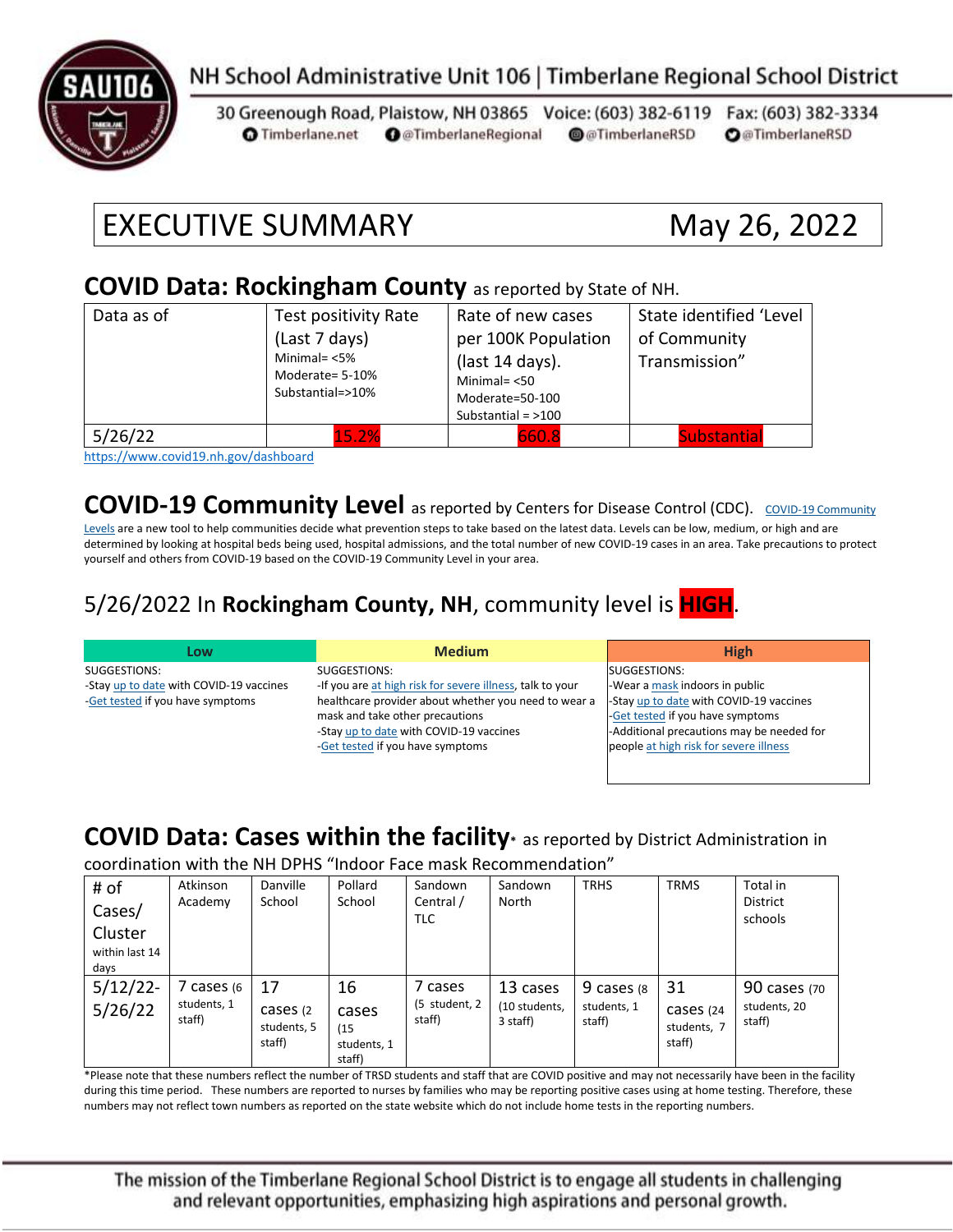



30 Greenough Road, Plaistow, NH 03865 Voice: (603) 382-6119 Fax: (603) 382-3334 **O** Timberlane.net **O** @TimberlaneRegional @@TimberlaneRSD **O**@TimberlaneRSD

# **COVID Data: County and Local towns** as reported by State of NH and to inform TRSD

stakeholders.

|                                     | Data as of 5/26/22                              |                                                                |                                                                |                               |                                                  |  |
|-------------------------------------|-------------------------------------------------|----------------------------------------------------------------|----------------------------------------------------------------|-------------------------------|--------------------------------------------------|--|
| Geographical<br><b>Distribution</b> | PCR test<br>positivity<br>rate (last 7<br>days) | Antigen and<br>PCR test<br>positivity<br>rate (last 7<br>days) | Rate of new cases<br>per 100K<br>Population (last 14<br>days). | <b>Active Cases</b><br>Total# | Percentage of<br>individuals fully<br>vaccinated |  |
| Atkinson                            | 20%                                             | 24.8%                                                          | 676                                                            | 28                            | 56.8%                                            |  |
| Danville                            | 18.6%                                           | 26.6%                                                          | 572                                                            | 16                            | 50.0%                                            |  |
| Plaistow                            | 20.3%                                           | 23.9%                                                          | 801                                                            | 32                            | 49.0%                                            |  |
| Sandown                             | 15.8%                                           | 20.7%                                                          | 789                                                            | 22                            | 51.2%                                            |  |
| Total 4 towns                       | 18.7%                                           | 24%                                                            | 709.5                                                          | 98                            | 51.8%                                            |  |
| Rockingham<br>County                | 13.4%                                           | 15.1%                                                          | 668.6                                                          | 1118                          | 62.2%                                            |  |

\* "Data Suppressed: For towns with metric counts between 1-4, data limited to protect the privacy of individuals. \*\* "Rate Not Calculated: For towns with cumulative cases between 1-25 in the last 14 days, data limited to protect

the privacy of the infected." Per NH State.

UA- Data unavailable from state website

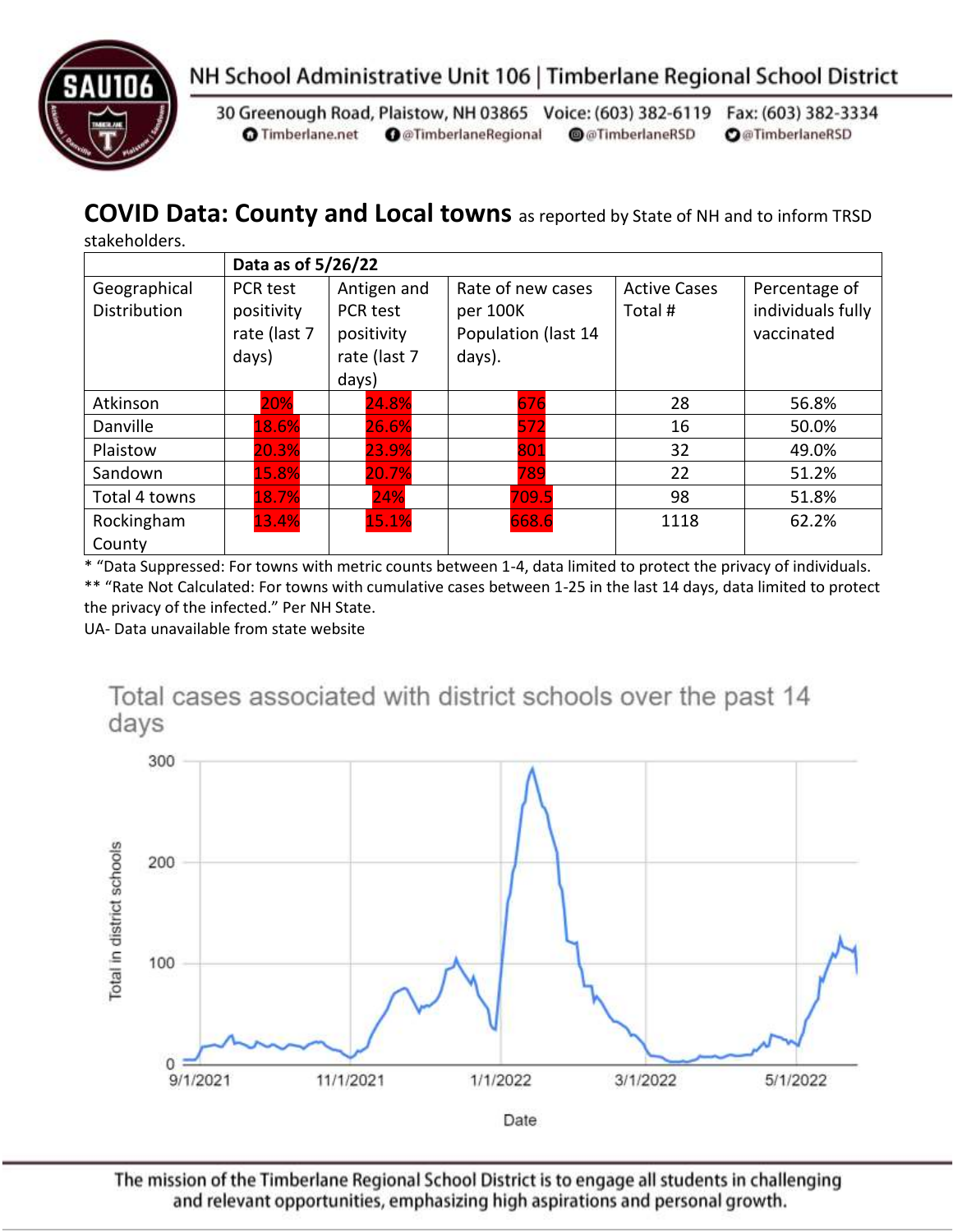

# NH School Administrative Unit 106 | Timberlane Regional School District

30 Greenough Road, Plaistow, NH 03865 Voice: (603) 382-6119 Fax: (603) 382-3334 **O** Timberlane.net **O** @TimberlaneRegional @@TimberlaneRSD **O**@TimberlaneRSD

Rockingham: Community level of transmission- new cases per 100k pop. 14 day avg.



Rockingham County: Test Positivity as a 7 day average